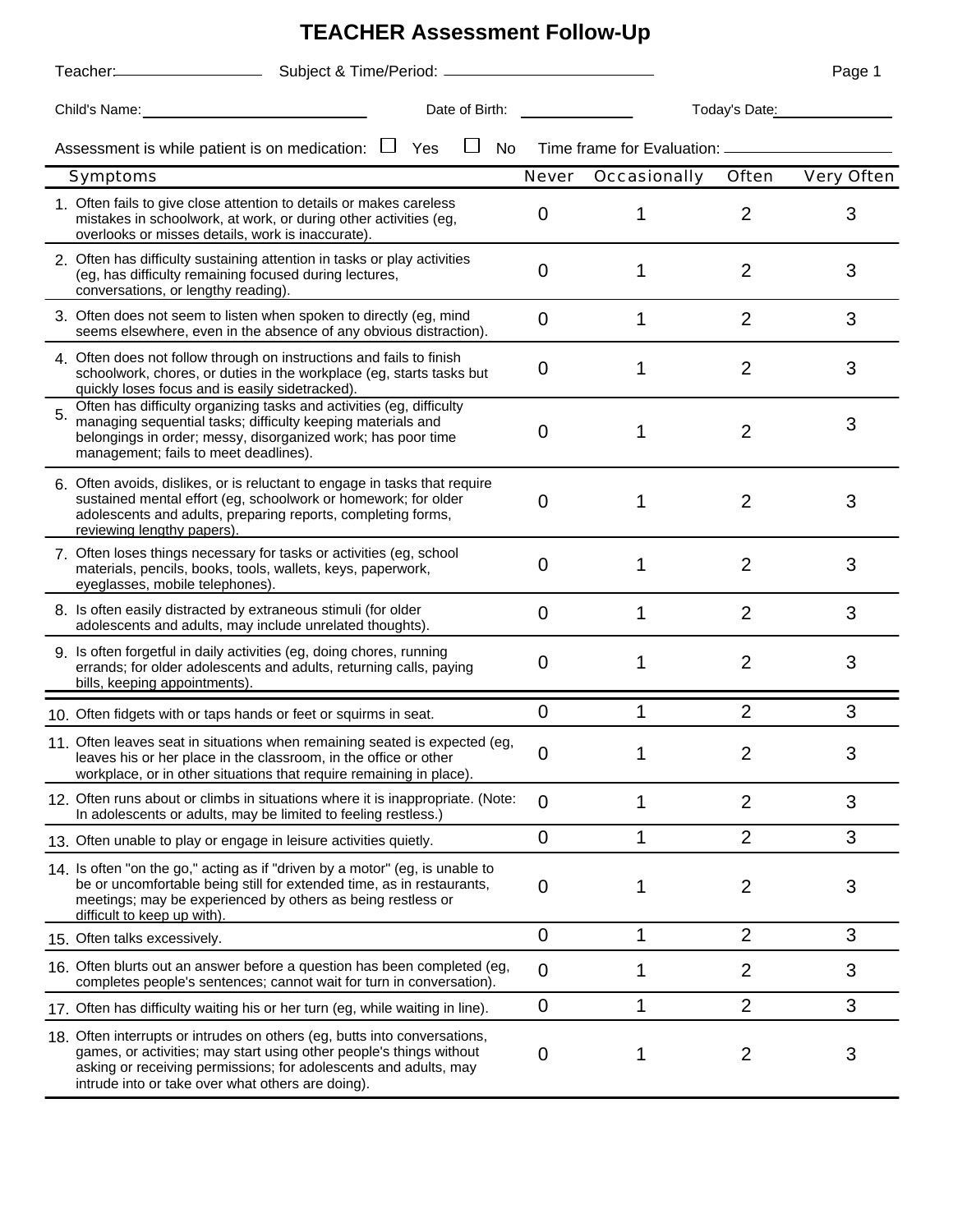## **TEACHER Assessment Follow-Up**

| Child's Name:                                            | Date of Birth:                       |  |         |                                    | Page 2             |  |
|----------------------------------------------------------|--------------------------------------|--|---------|------------------------------------|--------------------|--|
| Performance                                              | Above<br><b>Excellent</b><br>Average |  | Average | <b>Somewhat</b><br>of a<br>Problem | <b>Problematic</b> |  |
| 19. Overall school performance                           |                                      |  |         |                                    | 5                  |  |
| 20. Reading                                              |                                      |  |         |                                    | 5                  |  |
| 21. Writing                                              |                                      |  |         |                                    | 5                  |  |
| 22. Mathematics                                          |                                      |  |         |                                    | 5                  |  |
| 23. Relationship with parents                            |                                      |  |         |                                    | 5                  |  |
| 24. Relationship with siblings                           |                                      |  |         |                                    | 5                  |  |
| 25. Relationship with peers                              |                                      |  |         |                                    | 5                  |  |
| 26. Participation in organized<br>activities (eg, teams) |                                      |  |         |                                    | 5                  |  |

## **Side Effects: Has your child experienced any of the**

| following side effects or problems in the past week?                         | None | Mild | Moderate | Severe |
|------------------------------------------------------------------------------|------|------|----------|--------|
| Headaches                                                                    |      |      |          |        |
| Stomachache                                                                  |      |      |          |        |
| Change of Appetite: explain below                                            |      |      |          |        |
| <b>Trouble Sleeping</b>                                                      |      |      |          |        |
| Irritability: late morning, late afternoon, or evening- explain below        |      |      |          |        |
| Socially withdrawn--decreased interaction with others                        |      |      |          |        |
| Extreme sadness or unusual crying                                            |      |      |          |        |
| Dull, tired, listless behavior                                               |      |      |          |        |
| Tremors/feeling shaky                                                        |      |      |          |        |
| Repetitive movements, tics, jerking, twitching, eye blinking--explain below  |      |      |          |        |
| Picking at skin or fingers, nail biting, lip or cheek chewing--explain below |      |      |          |        |
| Sees or hears things that aren't there                                       |      |      |          |        |

Explain/Comments: